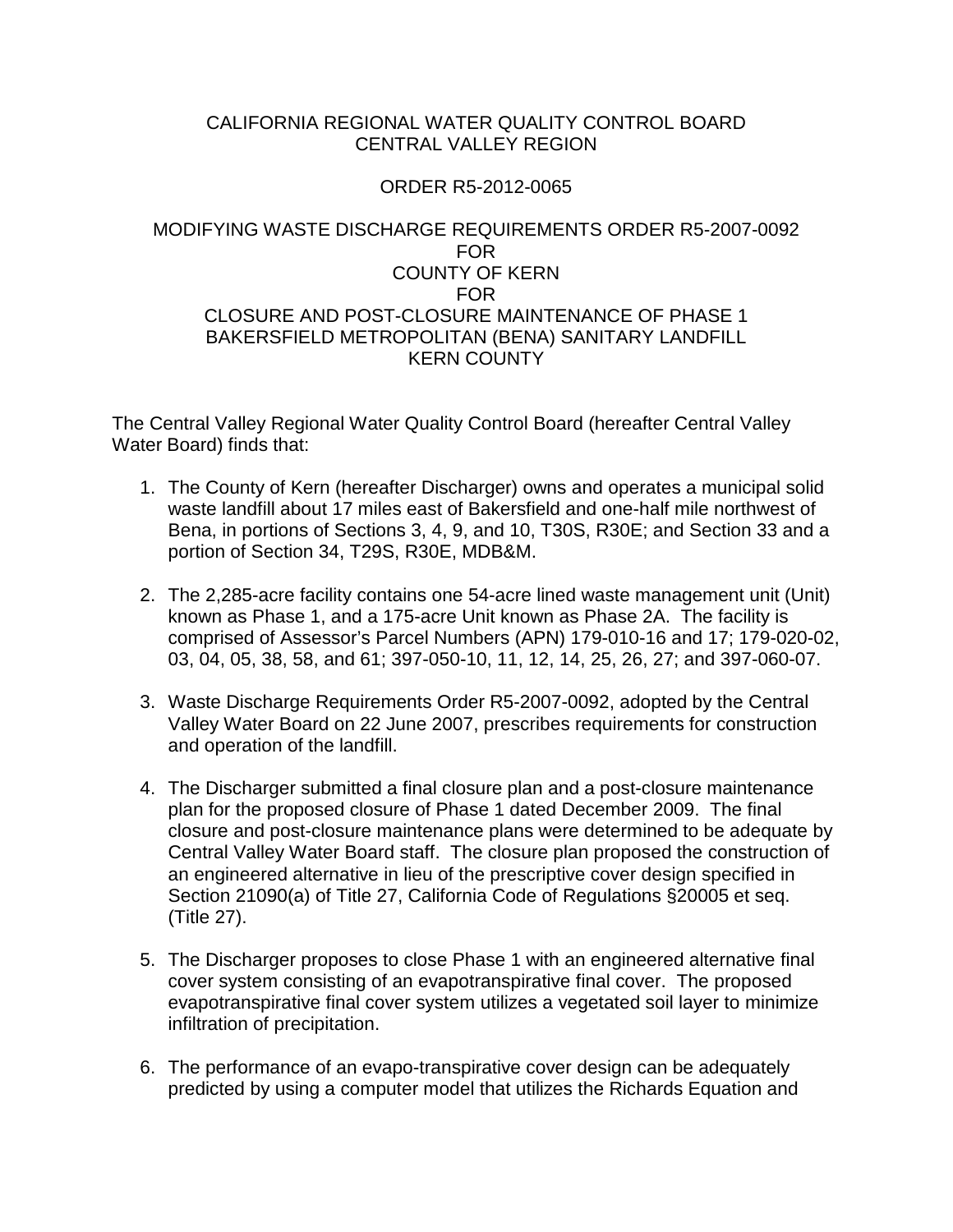laboratory-derived parameters from samples of soil that will be used in the construction of the cover.

- 7. An evapo-transpirative final cover constructed according to a design derived in the above manner can be monitored to observe its actual performance. Adjustments can be made to the vegetation or thickness of the soil layer if a trend of under-performance is observed as part of the post-closure maintenance of the cover.
- 8. The Discharger proposed an evapo-transpirative cover design that was derived using the computer model UNSAT-H. The proposed design utilizes a three-foot thick vegetated soil layer.
- 9. This order modifies Order R5-2007-0092 by adding additional construction specifications for the closure of Phase 1 and maintenance and monitoring of the final cover. Order R5-2007-0092 remains intact and applicable in all other aspects.

## **CALIFORNIA ENVIRONMENTAL QUALITY ACT**

10.The Kern County Board of Supervisors certified the final environmental impact report for expansion of the facility on 25 April 2000. The original landfill was opened and operating in 1990 and is categorized as an "existing facility". As an existing facility, closure of a Unit of the landfill is exempt from the provisions of the California Environmental Quality Act, (Pub Resources Code, section 21000, et seq.) in accordance with California Code of Regulations, Title 14, Section 15301.

# **PROCEDURAL REQUIREMENTS**

- 11.The Central Valley Water Board notified the Discharger and interested agencies and persons of its intent to prescribe waste discharge requirements for the closure of Phase 1, and has provided them with an opportunity for a public hearing and an opportunity to submit their written views and recommendations.
- 12.The Central Valley Water Board, in a public meeting, heard and considered all comments pertaining to the modification of Waste Discharge Requirements Order No. R5-2007-0092.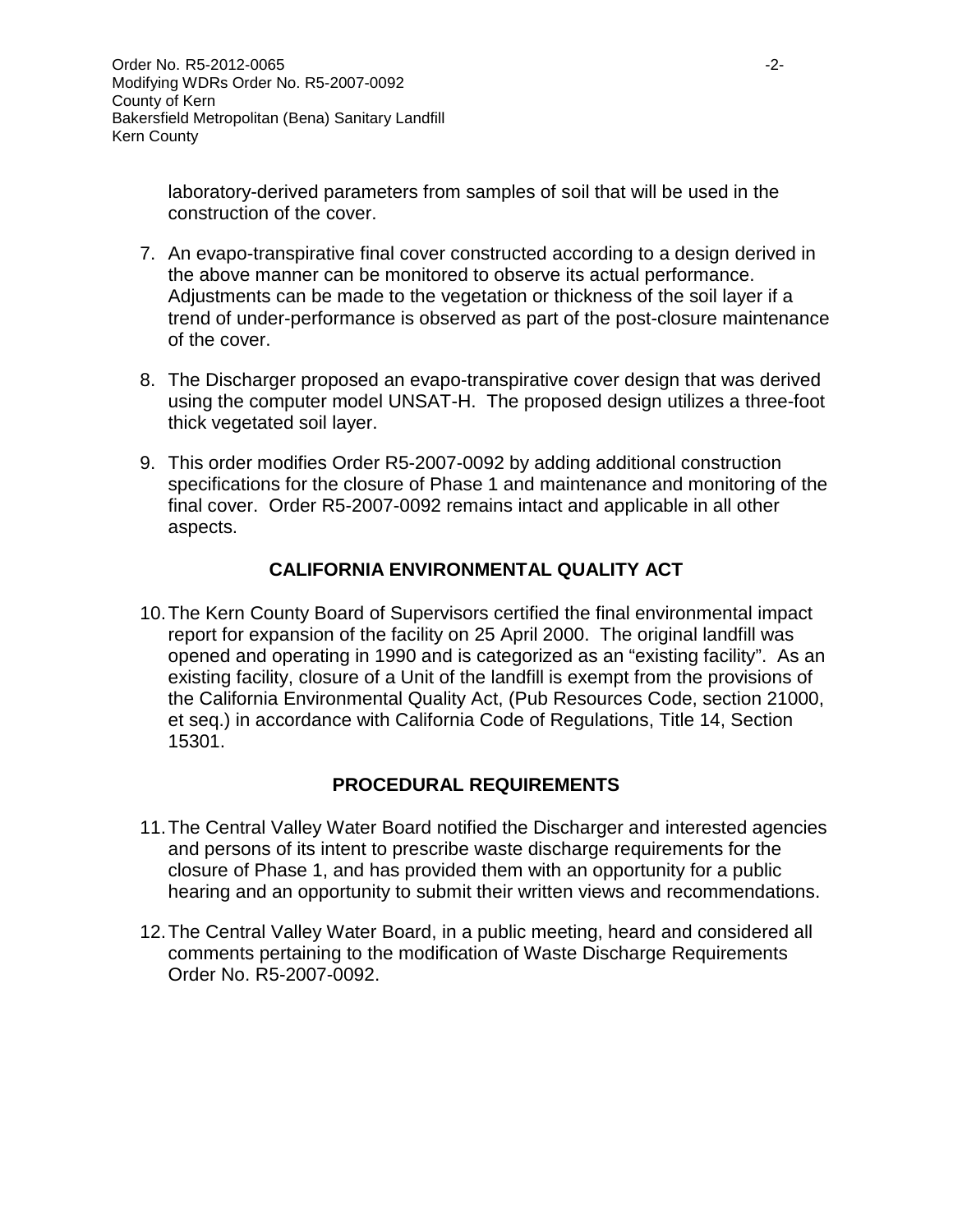IT IS HEREBY ORDERED, pursuant to California Water Code sections 13263 and 13267, that the requirements of Order R5-2007-0092 are modified as follows:

Construction Specifications D.12 through D.22 are added to read as:

# **D. CONSTRUCTION SPECIFICATIONS**

## **Landfill Closure Specifications**

- 12. **At least 120 days prior to** construction, the Discharger shall submit for Executive Officer review and approval, design plans and specifications for a final cover system that includes a Construction Quality Assurance Plan meeting the requirements of Title 27, section 20324.
- 13. **By 31 December 2014**, the final cover system shall be constructed with an engineered alternative design known as an evapotranspirative or monolithic design. The cover shall, at a minimum, consist of a 36-inch thick vegetated soil layer. The soil layer shall be placed in such a manner that vegetative growth is assured while structural integrity is maintained.
- 14. One or more pan lysimeters shall be constructed on the upper deck of the Unit beneath the vegetated soil layer to monitor the effectiveness of the final cover in accordance with a plan approved by the Executive Officer.
- 15. The Discharger may propose changes to the final cover system design prior to construction, provided that approved components are not eliminated, the engineering properties of the components are not substantially reduced, and the proposed final cover system results in the protection of water quality equal to or greater than the design prescribed by Title 27 and this Order. The proposed changes may be made following approval by the Executive Officer. Substantive changes to the design require reevaluation as an engineered alternative and approval by the Central Valley Water Board.
- 16. Construction shall proceed only after all applicable construction quality assurance plans have been approved by the Executive Officer.
- 17. **By 31 March 2015**, following the completion of construction of the final cover system, the final documentation required in Title 27, section 20324(d)(1)(C) shall be submitted to the Executive Officer for review and approval. The report shall be certified by a registered civil engineer or a certified engineering geologist. It shall contain sufficient information and test results to verify that construction was in accordance with the design plans and specifications, with this order, and with the standards and performance goals of Title 27.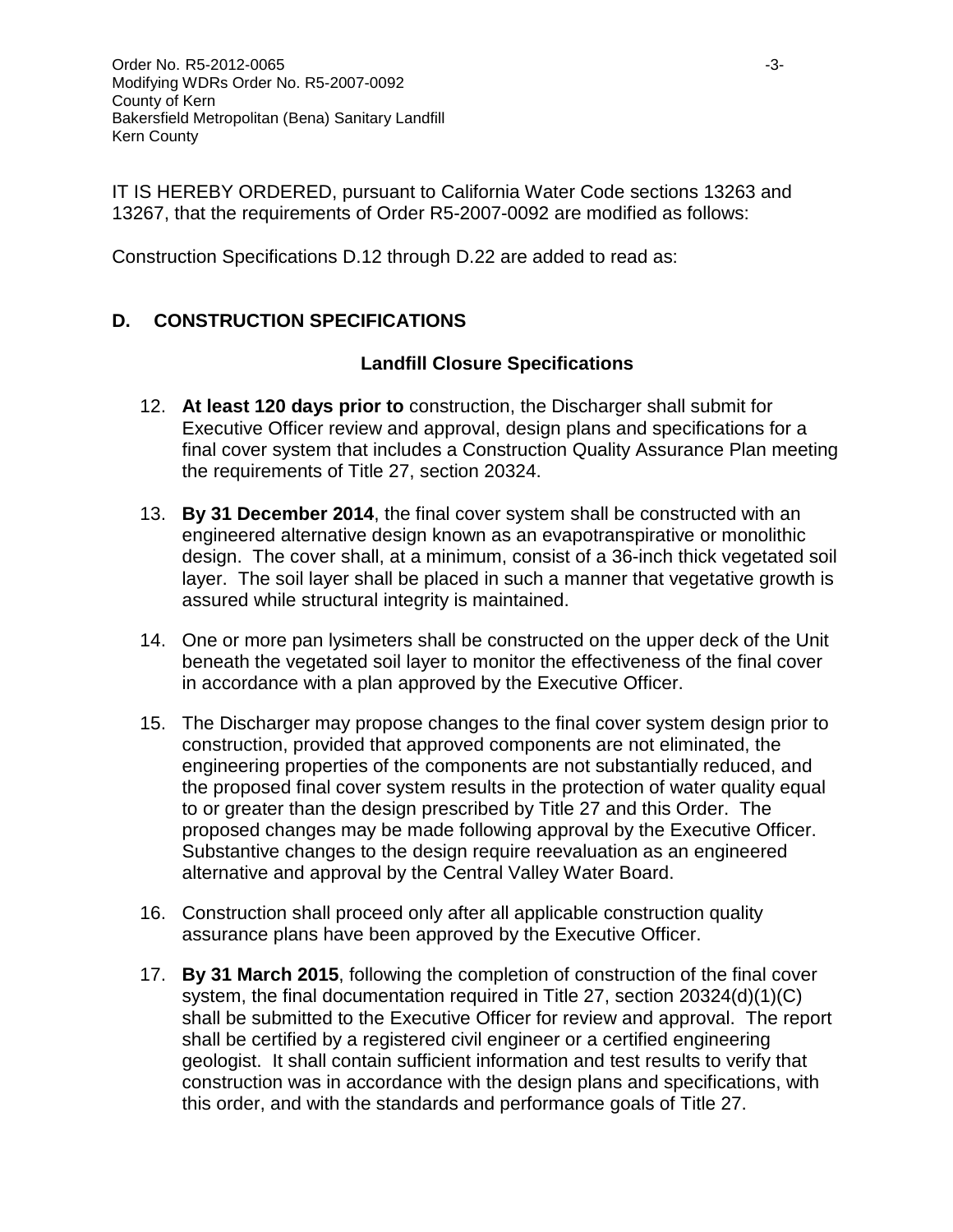18. A third party independent of both the Discharger and the construction contractor shall perform all of the construction quality assurance (CQA) monitoring and testing during construction. The CQA program shall be supervised by a registered civil engineer or a certified engineering geologist who shall be designated the CQA officer.

### **Final Cover Maintenance and Monitoring**

- 19. The Discharger shall monitor the final cover in accordance with the approved Post-Closure Maintenance Plan and Monitoring and Reporting Program R5-2007-0092.
- 20. Monitoring of the final cover shall include inspecting and recording the volume of moisture collected by the pan lysimeter(s) (see Construction Specification D.14).
- 21. **By 31 March 2015**, the Discharger shall submit a report for Executive Officer review and approval proposing the amount of moisture that would constitute significant infiltration through the final cover as measured by the pan lysimeter(s) with supporting documentation.
- 22. In the event the pan lysimeter(s) detect significant moisture infiltration, then, **within 120 days**, the Discharger shall submit a plan and time schedule, for Executive Officer review and approval, to evaluate the problem, and recommend and implement corrective measures.

Any person aggrieved by this action of the Central Valley Water Board may petition the State Water Board to review the action in accordance with CWC section 13320 and California Code of Regulations, title 23, sections 2050 and following. The State Water Resources Control Board must receive the petition by 5:00 p.m., 30 days after the date of this Order, except that if the thirtieth day following the date of thes Order falls on a Saturday, Sunday, or state holiday (including mandatory furlough days), the petition must be received by the State Water Board by 5:00 p.m., on the next business day. Copies of the law and regulations applicable to the filing petitions may be found on the Internet at:

[http://www.waterboards.ca.gov/public\\_notices/petitions/water\\_quality](http://www.waterboards.ca.gov/public_notices/petitions/water_quality)

or will be provided upon request.